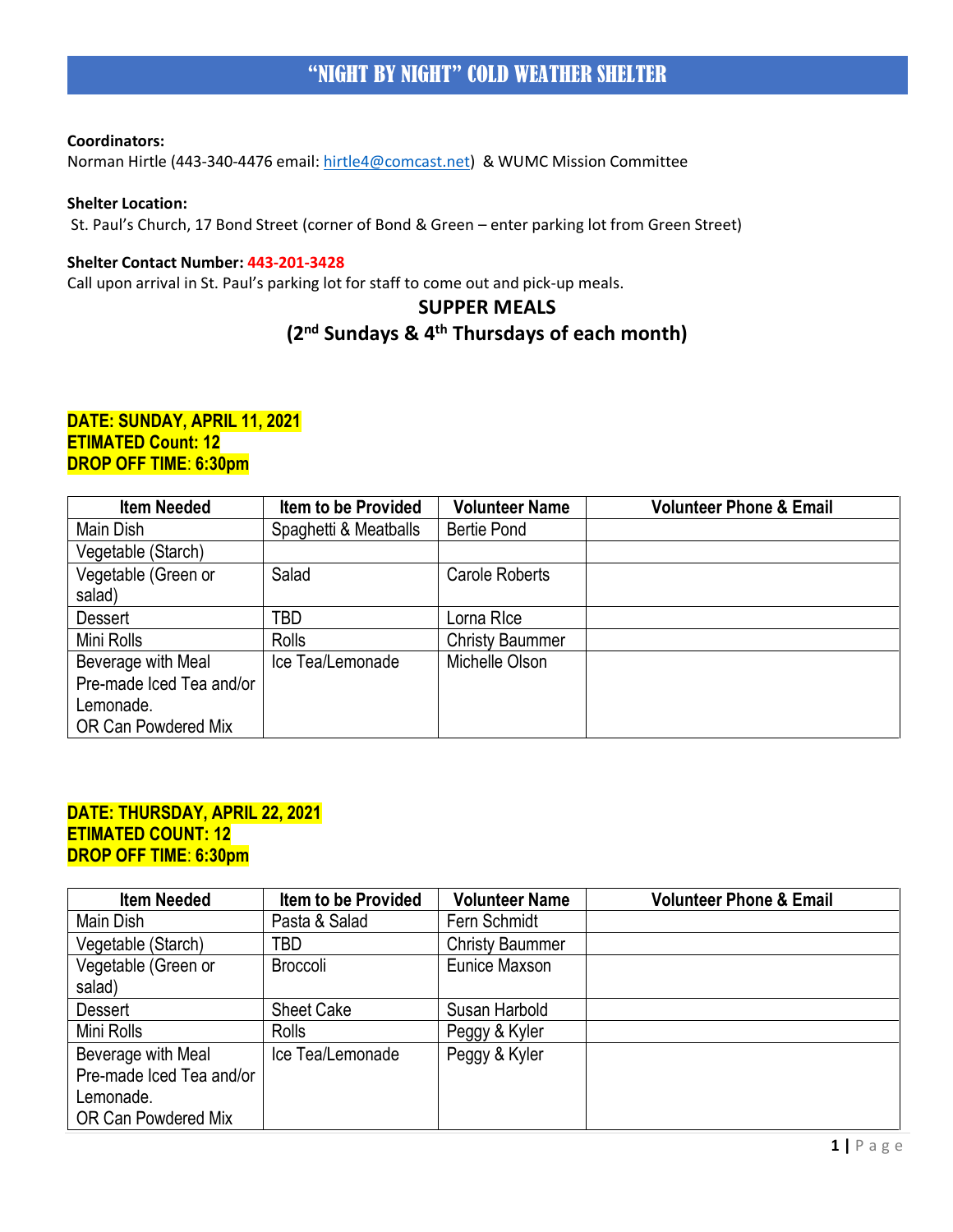Norman Hirtle (443-340-4476 email: [hirtle4@comcast.net\)](mailto:hirtle4@comcast.net) & WUMC Mission Committee

## **Shelter Location:**

St. Paul's Church, 17 Bond Street (corner of Bond & Green – enter parking lot from Green Street)

#### **Shelter Contact Number: 443-201-3428**

Call upon arrival in St. Paul's parking lot for staff to come out and pick-up meals.

# **SUPPER MEALS**

# **(2nd Sundays & 4th Thursdays of each month)**

## **DATE: SUNDAY, MAY 9, 2021 ETIMATED COUNT FROM CLARE KAZYAK: DROP OFF TIME**: **6:30pm**

| <b>Item Needed</b>       | Item to be Provided | <b>Volunteer Name</b>  | <b>Volunteer Phone &amp; Email</b> |
|--------------------------|---------------------|------------------------|------------------------------------|
| Main Dish                | TBD                 | <b>Bertie Pond</b>     |                                    |
| Vegetable (Starch)       |                     |                        |                                    |
| Vegetable (Green or      | Green Veg.          | <b>Christy Baummer</b> |                                    |
| salad)                   |                     |                        |                                    |
| <b>Dessert</b>           | TBD                 | Lorna Rice             |                                    |
| Mini Rolls               | <b>Rolls</b>        | <b>Christy Baummer</b> |                                    |
| Beverage with Meal       | Ice Tea/Lemonade    | Michelle Olson         |                                    |
| Pre-made Iced Tea and/or |                     |                        |                                    |
| Lemonade.                |                     |                        |                                    |
| OR Can Powdered Mix      |                     |                        |                                    |

## **DATE: THURSDAY, MAY 27, 2021 ETIMATED COUNT (get from Clare Kazyak) DROP OFF TIME**: **6:30pm**

| <b>Item Needed</b>       | <b>Item to be Provided</b> | <b>Volunteer Name</b> | <b>Volunteer Phone &amp; Email</b> |
|--------------------------|----------------------------|-----------------------|------------------------------------|
| Main Dish                | <b>Fried Chicken</b>       | Connie & Dave         |                                    |
| Vegetable (Starch)       | TBD                        | Connie & Dave         |                                    |
| Vegetable (Green or      | Green Veg.                 | Connie & Dave         |                                    |
| salad)                   |                            |                       |                                    |
| <b>Dessert</b>           | TBD                        | orna Rice             |                                    |
| Mini Rolls               | <b>Rolls</b>               | Mary Louise Poole     |                                    |
| Beverage with Meal       | Ice Tea/Lemonade           | Mary Louise Poole     |                                    |
| Pre-made Iced Tea and/or |                            |                       |                                    |
| Lemonade.                |                            |                       |                                    |
| OR Can Powdered Mix      |                            |                       |                                    |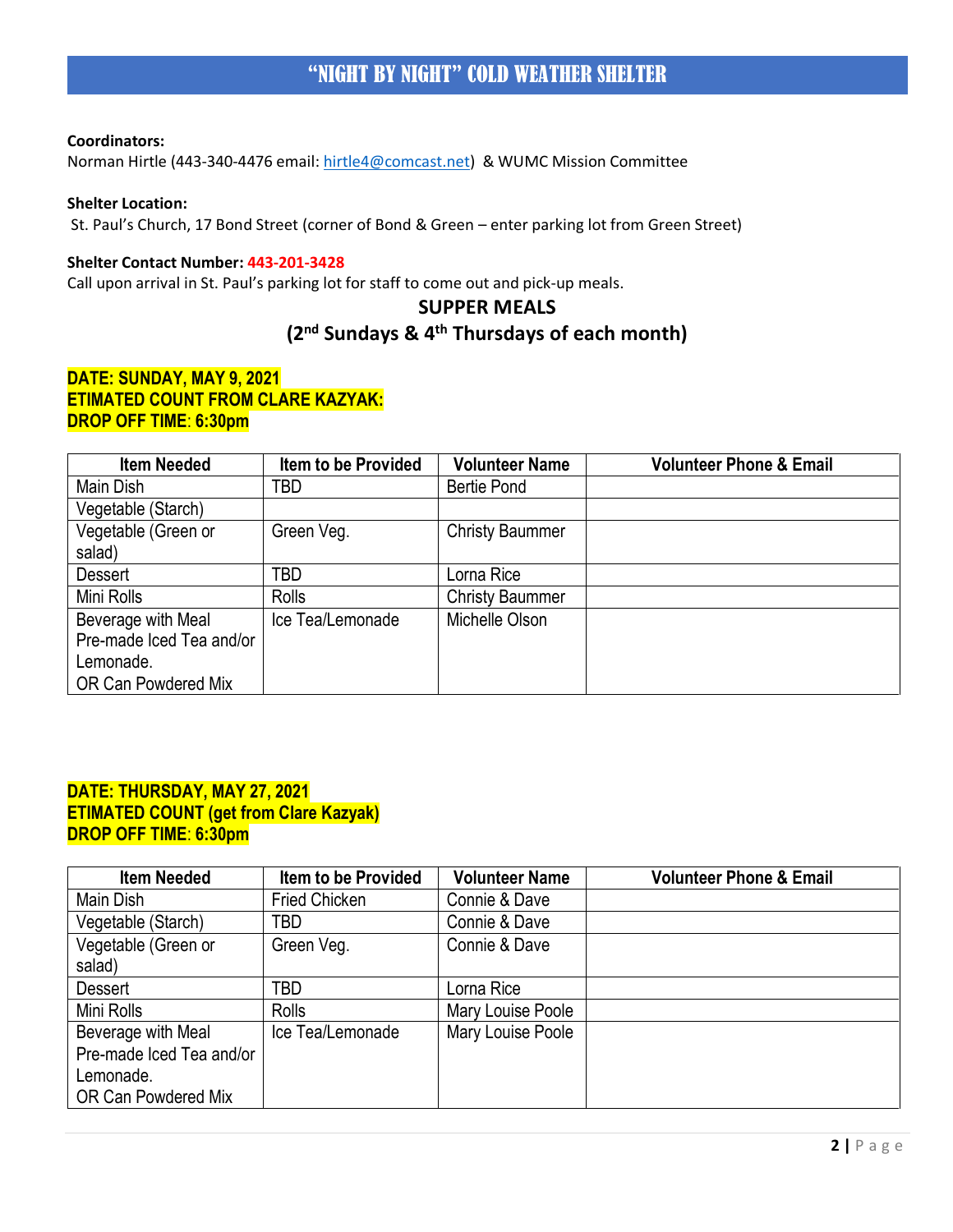Norman Hirtle (443-340-4476 email: [hirtle4@comcast.net\)](mailto:hirtle4@comcast.net) & WUMC Mission Committee

## **Shelter Location:**

St. Paul's Church, 17 Bond Street (corner of Bond & Green – enter parking lot from Green Street)

#### **Shelter Contact Number: 443-201-3428**

Call upon arrival in St. Paul's parking lot for staff to come out and pick-up meals.

## **SUPPER MEALS**

# **(2nd Sundays & 4th Thursdays of each month)**

## **DATE: SUNDAY, JUNE 13, 2021 ETIMATED COUNT FROM CLARE KAZYAK: DROP OFF TIME**: **6:30pm**

| <b>Item Needed</b>       | <b>Item to be Provided</b> | <b>Volunteer Name</b>  | <b>Volunteer Phone &amp; Email</b> |
|--------------------------|----------------------------|------------------------|------------------------------------|
| Main Dish                |                            |                        |                                    |
| Vegetable (Starch)       |                            |                        |                                    |
| Vegetable (Green or      |                            |                        |                                    |
| salad)                   |                            |                        |                                    |
| <b>Dessert</b>           | TBD                        | orna Rice              |                                    |
| Mini Rolls               | Rolls                      | <b>Christy Baummer</b> |                                    |
| Beverage with Meal       | Ice Tea/Lemonade           | Michelle Olson         |                                    |
| Pre-made Iced Tea and/or |                            |                        |                                    |
| Lemonade.                |                            |                        |                                    |
| OR Can Powdered Mix      |                            |                        |                                    |

## **DATE: THURSDAY, JUNE 24, 2021 ETIMATED COUNT (get from Clare Kazyak) DROP OFF TIME**: **6:30pm**

| <b>Item Needed</b>  | <b>Item to be Provided</b> | <b>Volunteer Name</b>  | <b>Volunteer Phone &amp; Email</b> |
|---------------------|----------------------------|------------------------|------------------------------------|
| Main Dish           |                            |                        |                                    |
| Vegetable (Starch)  |                            |                        |                                    |
| Vegetable (Green or |                            |                        |                                    |
| salad)              |                            |                        |                                    |
| <b>Dessert</b>      | TBD                        | Lorna Rice             |                                    |
| Mini Rolls          |                            |                        |                                    |
| Beverage with Meal  | Ice Tea/Lemonade           | <b>Christy Baummer</b> |                                    |